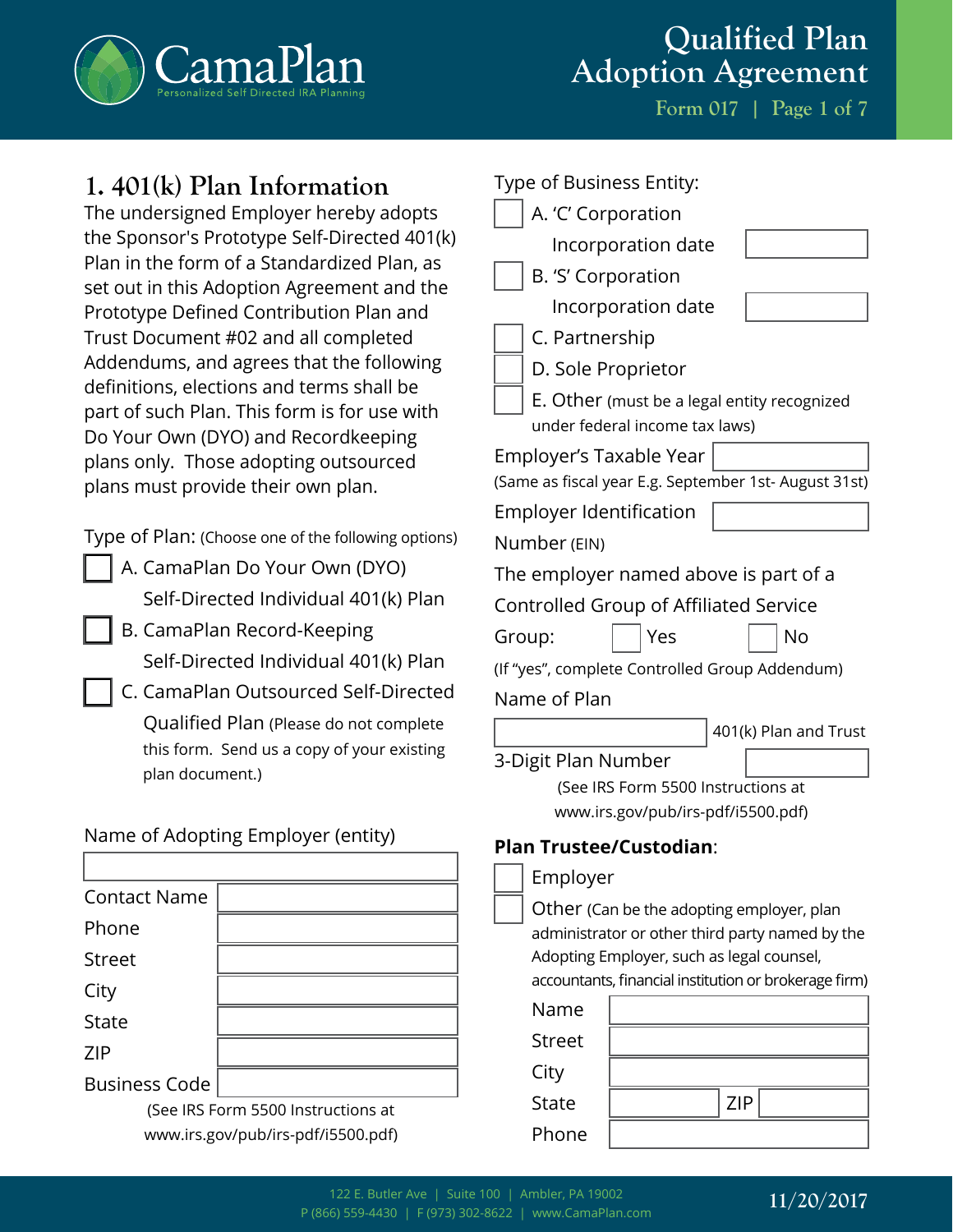

**Form 017 | Page 2 of 7**

| <b>Plan Administrator:</b>              |                                                |                                              | This is a: (Choose one of the following options A-E) |
|-----------------------------------------|------------------------------------------------|----------------------------------------------|------------------------------------------------------|
| Employer                                |                                                | A. New Plan (not earlier than the 1st day of |                                                      |
|                                         | Same as Trustee/Custodian                      |                                              | current plan year)                                   |
|                                         | Other (third party administrator, accountant,  |                                              | Initial effective date                               |
|                                         | financial advisor, or other party named which  |                                              | B. Restatement of a Plan previously                  |
|                                         | administers and manages the plan.)             |                                              | adopted by the Employer (for PPA                     |
| Name                                    |                                                |                                              | restatement, restatement date cannot be              |
| <b>Street</b>                           |                                                |                                              | earlier than 01/01/2007)                             |
| City                                    |                                                |                                              | Initial effective date                               |
| <b>State</b>                            | <b>ZIP</b>                                     |                                              | Amendment/Restatement                                |
| Phone                                   |                                                |                                              | effective date                                       |
|                                         |                                                |                                              | C. Amendment of a Plan                               |
|                                         | <b>Sponsor of the prototype (Possesses IRS</b> |                                              | Initial effective date                               |
|                                         | approval for its prototype plan):              |                                              | Amendment/Restatement                                |
| Name                                    | CamaPlan                                       |                                              | effective date                                       |
| <b>Street</b>                           | 122 E. Butler Ave, Suite 100                   |                                              | List amendment(s) made:                              |
| City                                    | Ambler                                         |                                              |                                                      |
| <b>State</b>                            | PA                                             |                                              | D. Merger, amendment and restatement                 |
| <b>ZIP</b>                              | 19002                                          |                                              | of the<br>Plan and                                   |
| Phone                                   | 215-283-2868                                   |                                              | the<br>Plan into the                                 |
|                                         |                                                |                                              | Plan                                                 |
| Loans to participant's are:             |                                                |                                              | Initial effective date                               |
| A. Available                            |                                                |                                              | Merger effective date                                |
|                                         | B. Not available (default - B)                 |                                              | E. Restatement of the                                |
| A. Roth Elective Deferrals:             |                                                |                                              | Plan, AND a restatement of the                       |
|                                         |                                                |                                              | Plan, AND a merger                                   |
| 1. Shall be permitted                   |                                                | of the<br>Plan into the                      |                                                      |
| 2. Shall not be permitted (default - 2) |                                                | Plan                                         |                                                      |
| B. In-Plan Roth Rollovers:              |                                                |                                              | Initial effective date                               |
| 1. Shall be permitted                   |                                                |                                              | Amendment/Restatement                                |
|                                         | 2. Shall not be permitted (default - 2)        |                                              | effective date                                       |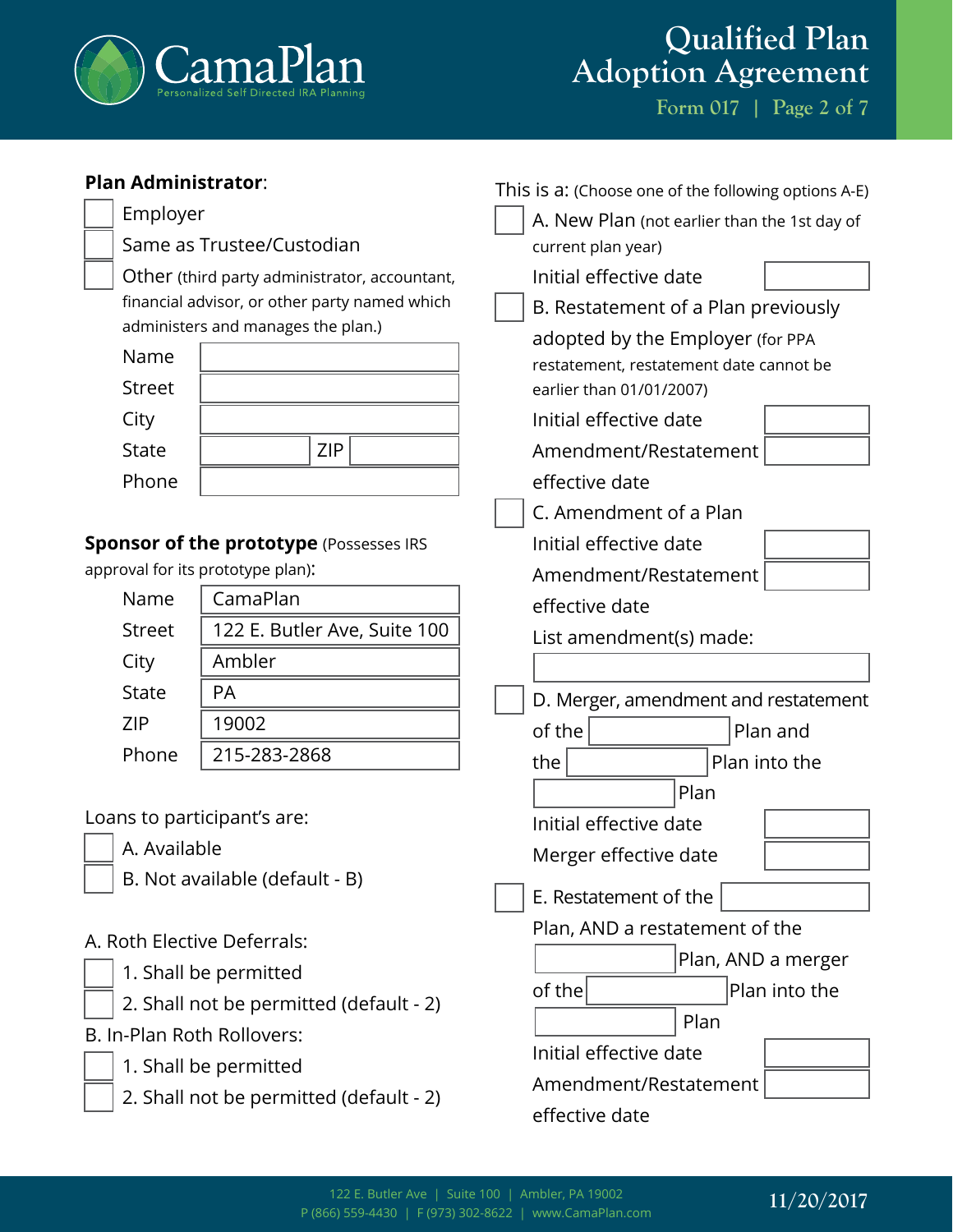

| F. Amendment of a Plan to a wasting |  |
|-------------------------------------|--|
| Trust                               |  |
| Initial effective date              |  |
| Amendment/Restatement               |  |

effective date

This plan shall be governed by the laws of the state or commonwealth where the Employer's (or in the case of a corporate Trustee, such Trustee's) principal place of business is located unless another state of or commonwealth is specified:

## **2. Overriding Language for Multiple Plans**

**A. If the Employer maintains or ever maintained another qualified plan in which any Participant in this Plan is (or was) a Participant or could become a Participant, the Employer must complete this section. If the Participant is covered under another qualified defined contribution plan maintained by the Employer, other than a master prototype plan:**

- 1. The provisions of Section 6.02 or Article VI will apply as if the other plan were a master or prototype plan.
	- 2. Provide the method under which the

# **Qualified Plan Adoption Agreement**

**Form 017 | Page 3 of 7**

plans will limit total annual additions to the maximum permissable amount, and will properly reduce any excess amounts, in a manner that precludes employer discretion:

**B. The Employer wishes to add overriding language to satisfy Section 416 in the case of required aggregation under multiple plans:**

N<sub>o</sub>

2. Yes (Employer must attach overriding language, if elected):

## **C. If B2 is selected above, complete the following:**

1. Interest rate Mortality table

OR

2. The interest rate and mortality table specified to determine "present value" for top-heavy purposes in the defined benefit plan.

# **3. Reliance on Opinion Letter**

The adopting Employer may rely on an opinion letter issued by the Internal Revenue Service as evidence that the Plan is qualified under § 401 of the Internal Revenue Code except to the extent provided in Rev. Proc. 2011-49.

An Employer who has ever maintained or who later adopts any plan (including a welfare benefit fund, as defined in § 419(e) of the Code, which provides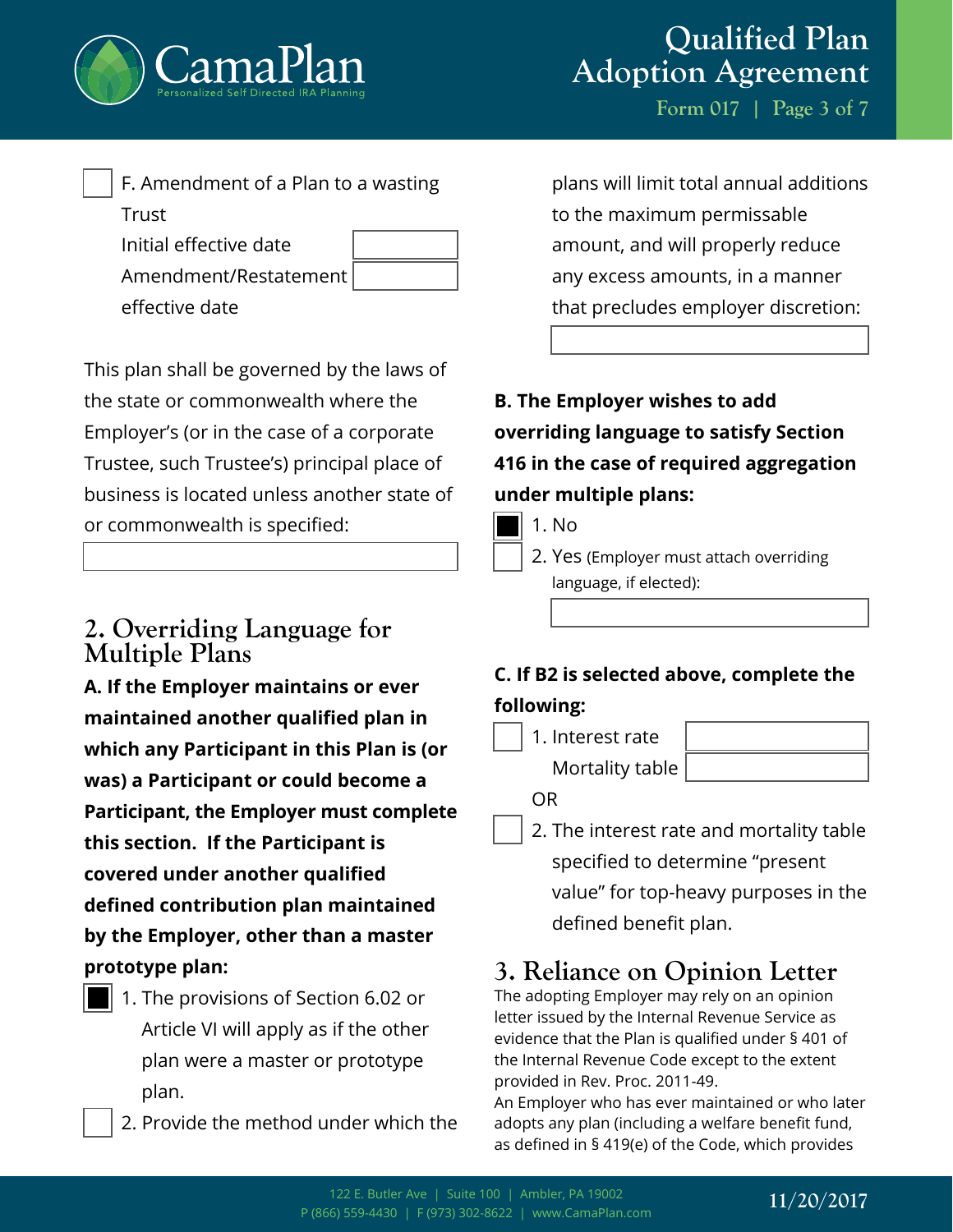

**Form 017 | Page 4 of 7**

post-retirement medical benefits allocated to separate accounts for key employees, as defined in § 419A(d) (3) of the Code, or an individual medical account, as defined in § 415(l) (2) of the Code) in addition to this Plan may not rely on the opinion letter issued by the Internal Revenue Service with respect to the requirements of § 415 and 416.

If the Employer who adopts or maintains multiple plans wishes to obtain reliance with respect to the requirements of § 415 and 416, application for a determination letter must be made to Employee Plans Determinations of the Internal Revenue Service.

The Employer may not rely on the opinion letter in certain other circumstances, which are specified in the opinion letter issued with respect to the Plan or in Rev. Proc. 2011-49.

This Adoption Agreement may be used only in conjunction with basic Plan Document #02.

The Sponsor will inform the adopting Employer of any amendments it makes to the Plan or of its discontinuance or abandonment of the Plan.

NOTICE: Failure to properly complete this Adoption Agreement may result in disqualification of the Plan. The Employer's tax advisor should review the Plan and Trust and this Adoption Agreement prior to the Employer adopting such Plan.

"I \_\_\_\_\_\_\_\_\_\_\_\_\_\_\_\_\_\_\_\_\_\_\_\_\_\_\_\_\_\_\_ understand that I, my administrator, my accountant or other professional is responsible for all IRS/ Government reporting including contributions, distributions, loans, tax returns, ect and that the CamaPlan, the record keeper, is not responsible and will not report, file or otherwise be responsible for any required forms, filings or reporting to an government agency."

The undersigned Employer acknowledges receipt of a copy of the Plan, the Trust Agreement, and this Adoption Agreement and related Addendums and adopts such Plan on the date indicated below:

Name of Adopting Employer:

#### **Adopting Employer's Signature**

#### **Print Name/Title of Signer**

#### **Date**

Name of Trustee (Complete if different than adopting Employer):

#### **Trustee's Signature**

#### **Print Name/Title of Signer**

#### **Date**

Name of Administrator (Complete if different than adopting Employer and Trustee):

#### **Administrator's Signature**

#### **Print Name/Title of Signer**

#### **Date**

## **4. Plan Defaults for Qualified Plan #02007**

- 1. The Plan Year shall be the calendar year.
- 2. The Limitation Year shall be the calendar year.
- 3. The Valuation Date shall be the last day of the Plan Year and such other dates as may be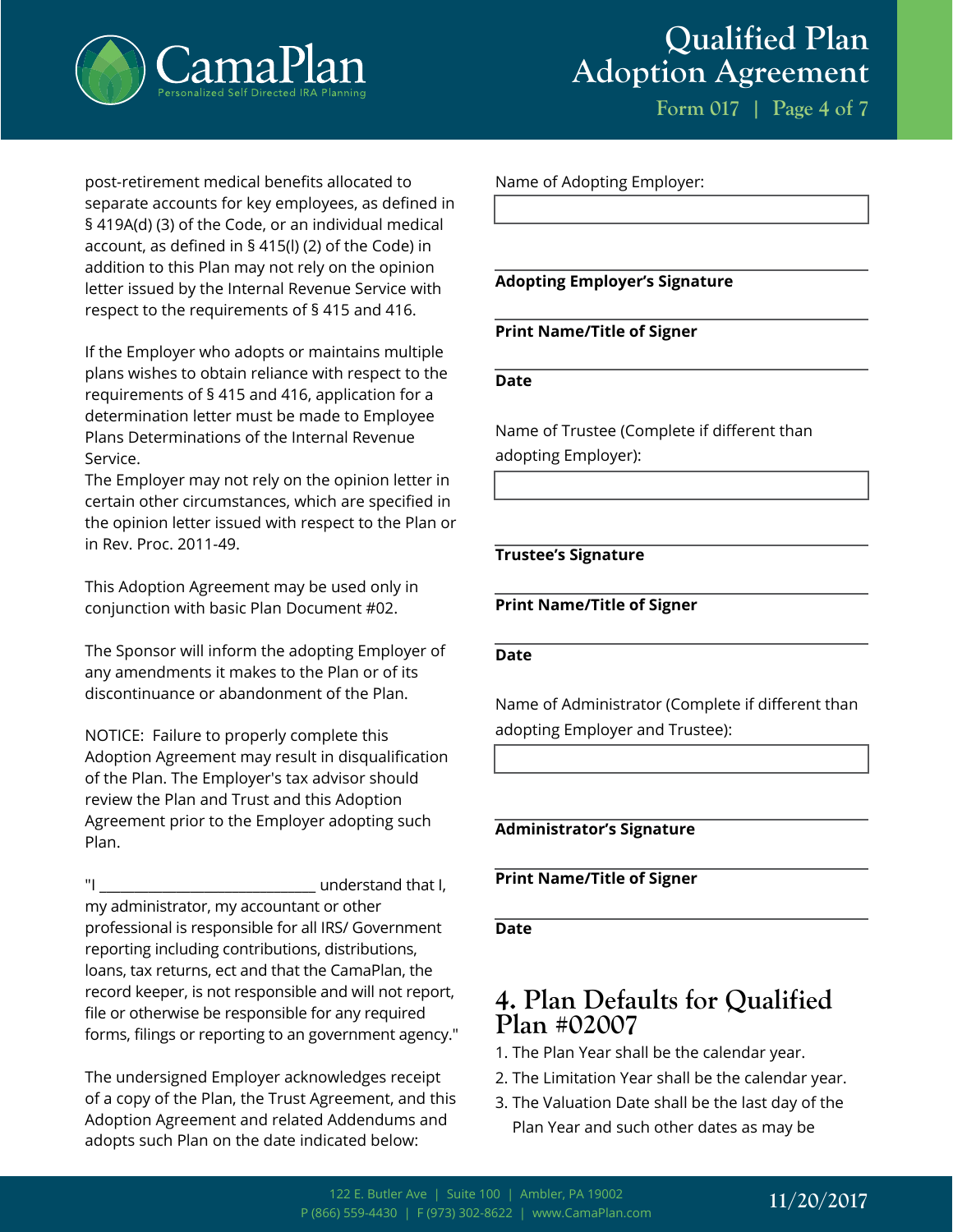

**Form 017 | Page 5 of 7**

directed by the Plan Administrator determined on a nondiscriminatory basis.

- 4. Employees who have attained the age of 21 and have completed 1 Year of Service are eligible to participate in the Plan. However, these eligibility requirements shall be waived for employees employed on the effective date of the Plan.
- 5. All Employees shall be eligible except the following: All Employees included in a unit of Employees covered by a collective bargaining agreement as described in Section 14.08 of the Plan; Employees who are nonresident aliens as described in Section 14.25 of the Plan; and Employees who become Employees as the result of a "§410(b)(6)(C) transaction", as described in section 14.01 of the Plan.
- 6. Service under the Plan shall be computed on the basis of actual hours for which an Employee is paid or entitled to payment. A Year of Service shall mean a 12-consecutive month period during which an Employee completes at least 1000 Hours of Service. A Break in Service shall mean a 12 -consecutive month period during which an Employee does not complete more than 500 Hours of Service. Once eligible, contributions will be allocated to the account of each Participant regardless of the number of hours of service completed in a Plan Year. The contribution is not dependent on the Participant being employed on the last day of the Plan Year.
- 7. Entry Date for an eligible Employee who has completed the eligibility requirements will be the 1st day of the first month or the first day of the 7th month of the Plan Year after the Employee satisfies the eligibility requirements.
- 8. Employer Nonelective and Matching Contributions shall be made at the discretion of the Employer on a nondiscriminatory basis.
- 9. Rollover (excluding After-Tax Employee Contributions) and Transfer Contributions are permitted pursuant to Article IV of the Plan.
- 10. Employee Nondeductible and Mandatory Contributions are not permitted.

11. Elective Deferrals are permitted up to the

- maximum permitted under section 402(g) of the Code. Each Participant shall have an effective opportunity to make or change and election to make Elective Deferrals (including Designated Roth Contributions) at least once each Plan Year.
- 12. Catch-up Contributions are permitted.
- 13. Safe Harbor 401(k) provisions do not apply.
- 14. Vesting for all contributions under the Plan shall be full and immediate.
- 15. Compensation for any Participant shall be the 415 safe harbor definition as described in Section 14.39 of the Plan. Such Compensation includes such amounts that are actually paid to the Participant during the Plan Year and includes employer contributions made pursuant to a salary reduction agreement which are not includible in the gross income of the Employee under sections 125, 132(f)(4), 402(e)(3), 401(k), governmental 457(b), or 402(h)(1)(B) of the Code. Amounts received by an Employee pursuant to a nonqualified unfunded deferred compensation plan shall be considered Compensation in the year the amounts are actually received. Such amounts may be considered Compensation only to the extent includible in gross income.
- 16. In-service distributions are available. Once an Employee has participated in the plan for 60 months, all employer contributions are available for withdrawal. Prior to the 60-month period, Employees may withdraw all employer contributions, which have been in the Plan for a period of 24 months or apply for a hardship distribution. In-Service distributions from all employer contributions are available upon the Participant's attainment of age 55. Elective Deferrals are available for distribution upon attainment of age 59 1/2 or due to financial hardship. Rollover account is available at any time. If In-Plan Roth Rollovers are permitted, all in-service distribution provision shall apply.
- 17. A Participant may not elect benefits in the form of a life annuity. All other forms of benefit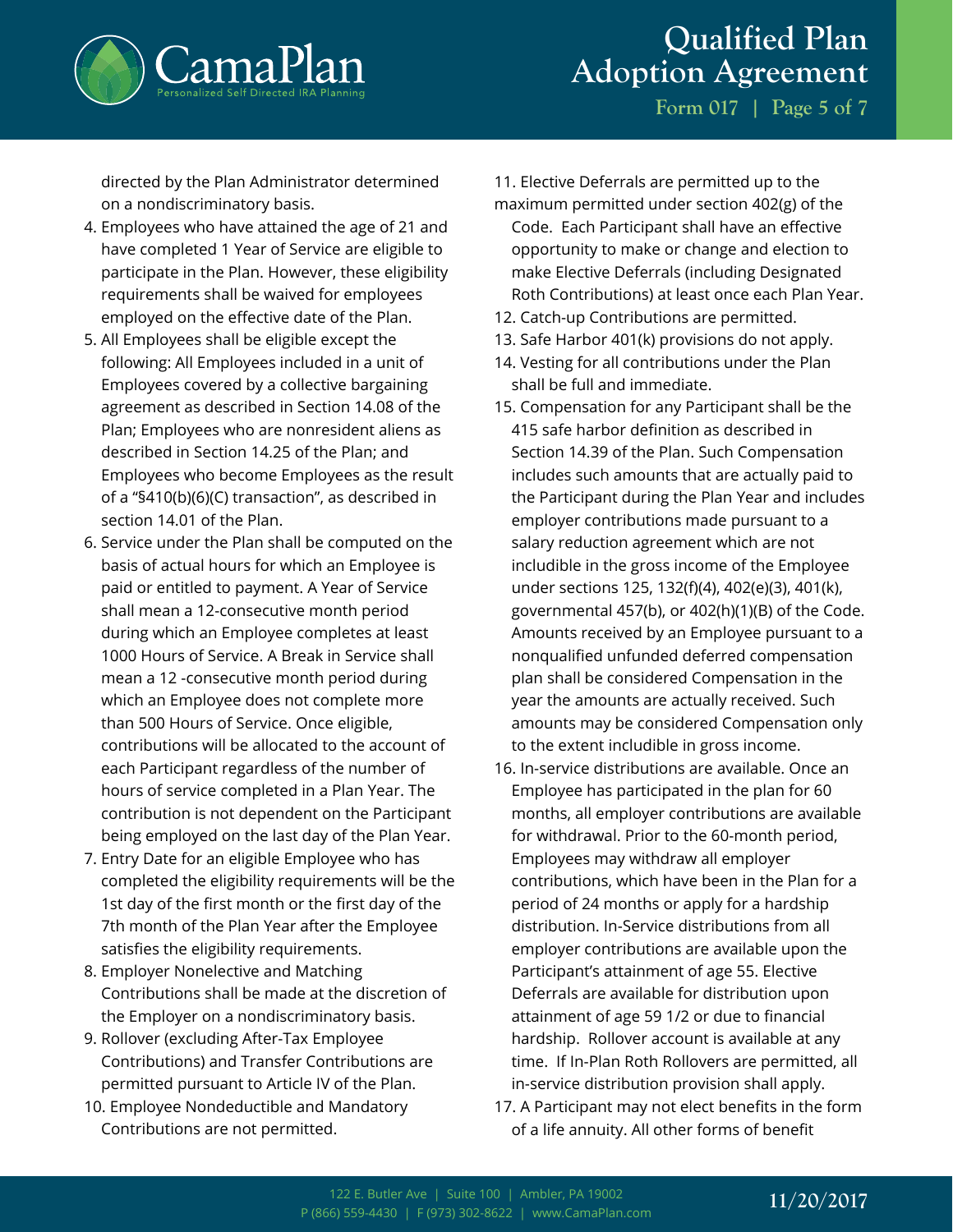

**Form 017 | Page 6 of 7**

payments are available. Benefits are available to the Participant on such Participant's termination of employment or upon Disability.

- 18. The Plan is designed to operate as if it were Top-Heavy at all times.
- 19. The Normal Retirement Age under the Plan shall be age 55.
- 20. The Required Beginning Date of a Participant with respect to a Plan is the April 1 of the calendar year following the calendar year in which the Participant attains age 70½, except that benefit distributions to a Participant (other than a 5percent owner) with respect to benefits accrued after the later of the adoption or effective date of the amendment to the Plan must commence by the later of the April 1 of the calendar year following the calendar year in which the Participant attains age 70½ or retires. The waiver for 2009 Required Minimum Distributions was subject to participant choice. If no election was made, the default was to discontinue the 2009 Required Minimum Distribution.
- 21. Investments shall be determined pursuant to the Trust Agreement. The Trustee may develop any investment policy necessary.

## **5. Pension Protection Act (PPA) Restatement Effective Dates Addendum**

Note: If this plan is not a restatement of any existing Plan, this item does not apply. PPA Restatement Effective Dates Addendum (continued)

General Restatement Effective Dates: (if applicable, enter the Item number)

### Provision

A. Not applicable. This is not an amendment and restatement.

| B. The eligibility requirements under      |  |
|--------------------------------------------|--|
| <b>Plan Defaults</b>                       |  |
| EFFECTIVE DATE                             |  |
| C. The Employer Profit Sharing             |  |
| contribution provisions under Plan         |  |
| <b>Defaults</b>                            |  |
| EFFECTIVE DATE                             |  |
| D. The Vesting Formula under Plan          |  |
| <b>Defaults</b>                            |  |
| EFFECTIVE DATE                             |  |
| E. In-Service Distributions under Plan     |  |
| Defaults                                   |  |
| EFFECTIVE DATE                             |  |
| F. Definition of Required Beginning        |  |
| Date under Plan Defaults                   |  |
| EFFECTIVE DATE                             |  |
| G. Provision / Item Number (if applicable) |  |
|                                            |  |
| <b>EFFECTIVE DATE</b>                      |  |
| H. Provision / Item Number (if applicable) |  |
|                                            |  |
| <b>EFFECTIVE DATE</b>                      |  |

Note: The effective date(s) above may not be earlier than January 1, 2007 and no later than the last day of the Plan Year in which the Adoption Agreement is signed.

If this box is checked, the following protected benefits from another plan must be incorporated into the provisions of this Plan: